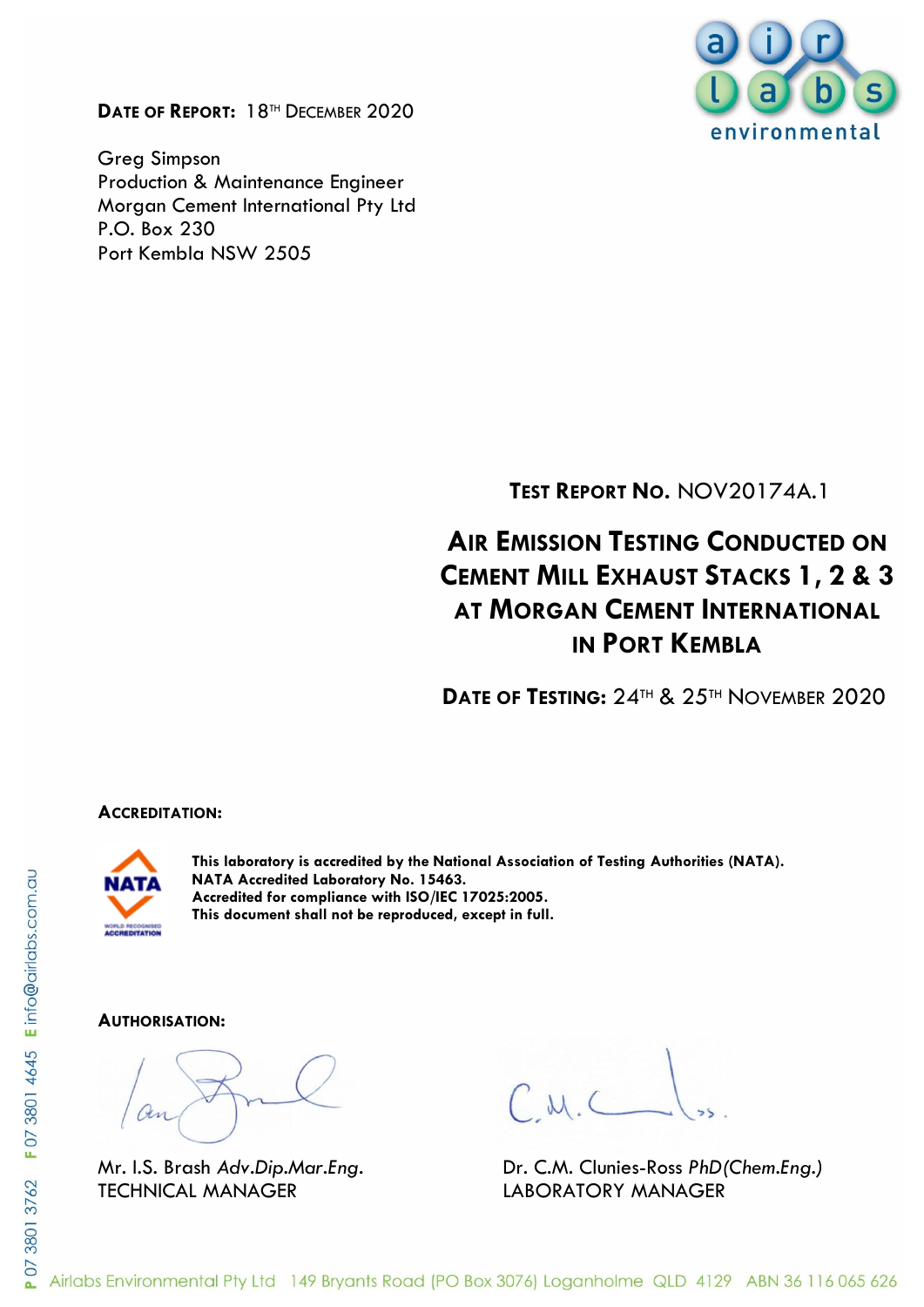# TABLE OF CONTENTS

|                                                                     | Page |
|---------------------------------------------------------------------|------|
| INTRODUCTION 4                                                      |      |
|                                                                     |      |
|                                                                     |      |
| SUITABILITY OF SAMPLING PLANE <b>[19] THE READER ASSESSED</b> 5 - 7 |      |
|                                                                     |      |
| RESULTS 8 - 10                                                      |      |

### *List of Tables*

| Table 2: Summary of Test Methods                                                                          | $\overline{\mathbf{3}}$ |
|-----------------------------------------------------------------------------------------------------------|-------------------------|
|                                                                                                           |                         |
|                                                                                                           |                         |
|                                                                                                           |                         |
| <b>Table 6:</b> Sampling Plane Details for the Cement Mill 3 Exhaust Duct                                 |                         |
| Table 7: Sampling Conditions for the Cement Mill 1 Exhaust Duct on 25 <sup>th</sup> November 20208        |                         |
| Table 8: Test Results for Cement Mill 1 Exhaust Duct on 25 <sup>th</sup> November 2020                    | . 8                     |
| <b>Table 9:</b> Sampling Conditions for the Cement Mill 2 Exhaust Duct on 25 <sup>th</sup> November 2020. | - 10                    |
| <b>Table 10:</b> Test Results for the Cement Mill 2 Exhaust Duct on 25 <sup>th</sup> November 2020        | $\overline{10}$         |
| Table 11: Sampling Conditions for the Cement Mill 3 Exhaust Duct on 24th November 202012                  |                         |
| 12 Table 12: Test Results for the Cement Mill 3 Exhaust Duct on 24 <sup>th</sup> November 2020            |                         |

#### *List of Figures*

| Figure 1: Cement Mill 1 Exhaust Duct |  |
|--------------------------------------|--|
| Figure 2: Cement Mill 2 Exhaust Duct |  |
| Figure 3: Cement Mill 3 Exhaust Duct |  |
|                                      |  |

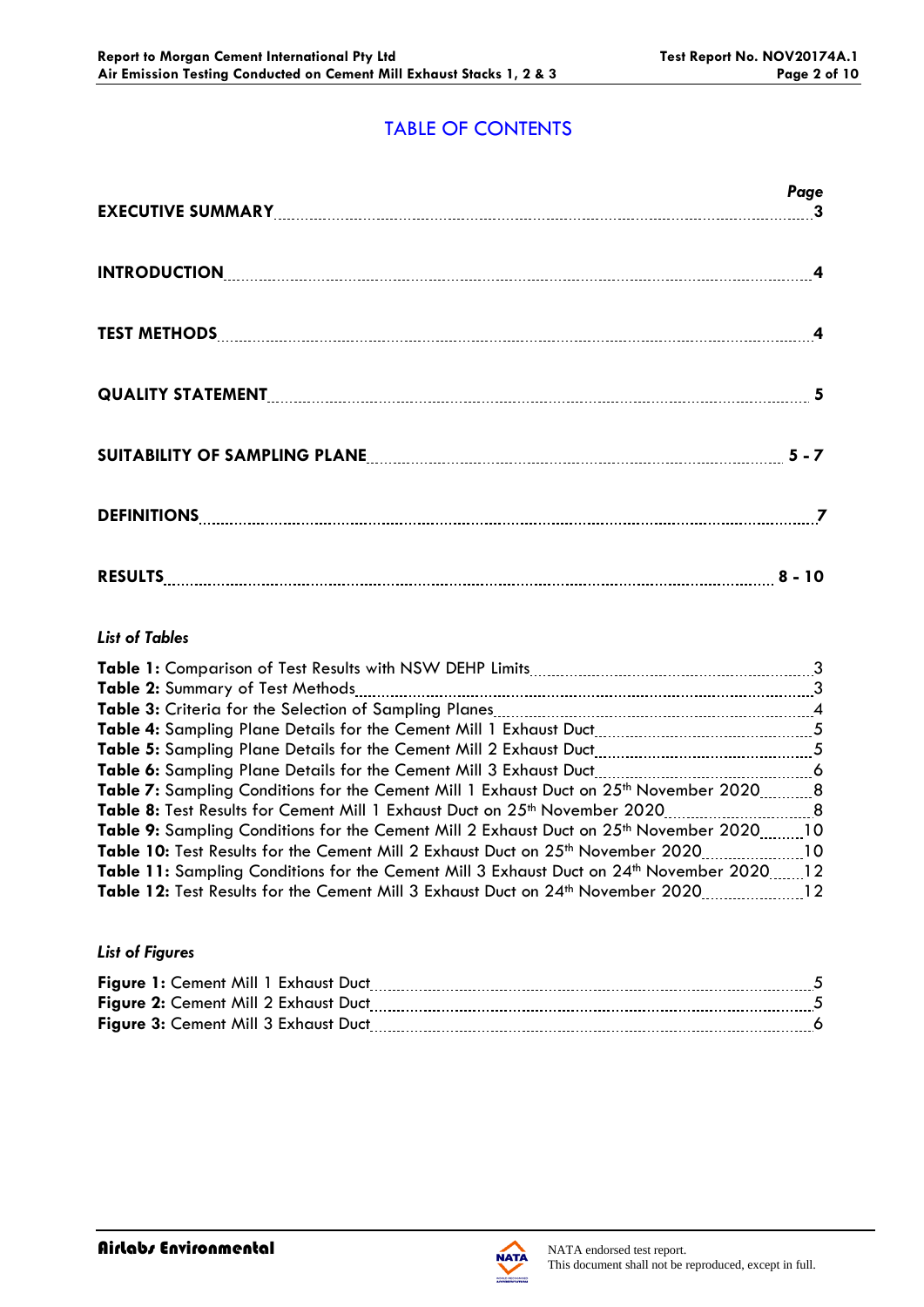## EXECUTIVE SUMMARY

AirLabs Environmental Pty Ltd was commissioned by Morgan Cement International Pty Ltd to monitor stack emissions from Mills 1, 2 & 3 Exhaust Stacks. All sampling was conducted by Airlabs Environmental on the 24<sup>th</sup> & 25<sup>th</sup> November 2020.

Analysis was undertaken by Airlabs Environmental and the National Measurement Institute (NMI) in accordance with our terms of NATA accreditation. Unless otherwise indicated, the methods cited in this report have been performed without deviation.

| <b>Release Point</b> | <b>Parameter</b>                | Concentration<br>(mg/m <sup>3</sup> ) |
|----------------------|---------------------------------|---------------------------------------|
| Mill 1               | Fine particulates $(PM_{10})$   | 2.0                                   |
| Mill 2               | Fine particulates ( $PM_{10}$ ) | 2.1                                   |
| Mill 3               | Fine particulates ( $PM_{10}$ ) | 1.0                                   |

**Table 1:** Summary of Test Results

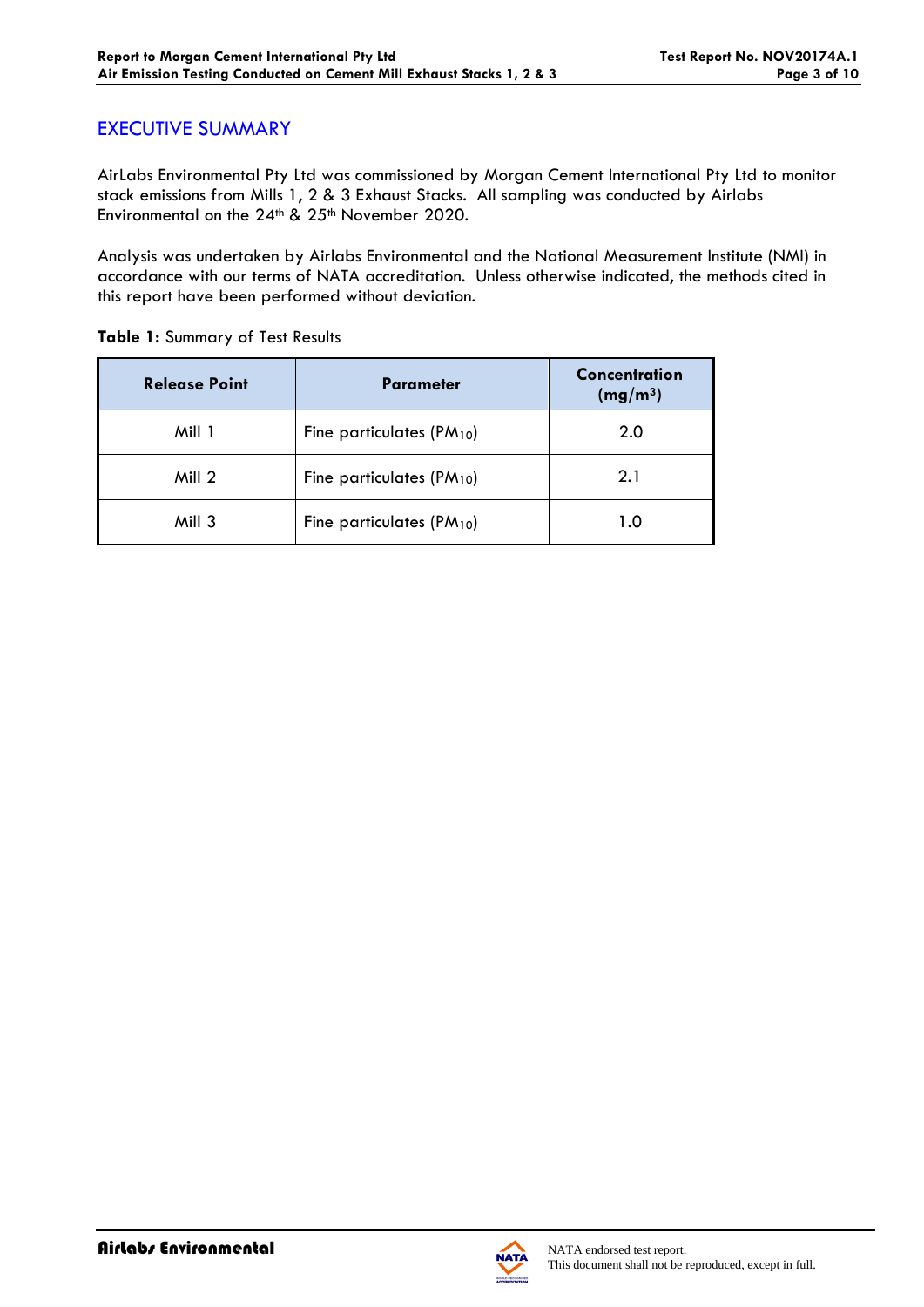# **INTRODUCTION**

Airlabs Environmental Pty Ltd was commissioned by Morgan Cement International Pty Ltd to conduct air emissions monitoring of the exhaust ducts leaving Cement Mills 1, 2 and 3 for the following parameters:

- Gas velocity and volume flow rate
- **Temperature**
- Concentration of water vapour (moisture content)
- Concentration of oxygen and carbon dioxide
- Dry molecular weight & density of gases
- Concentration and mass emission rate of: - fine particulates (PM<sub>10</sub>).

All sampling was conducted on  $24<sup>th</sup>$  &  $25<sup>th</sup>$  November 2020.

# TEST METHODS

All sampling was undertaken by Airlabs Environmental. Airlabs Environmental is NATA accredited for all sampling undertaken for this project (NATA Accredited Laboratory No. 15463). Analysis was undertaken by Airlabs Environmental in accordance with our terms of accreditation. Specific details of the test methods used are available upon request.

|                                       | <b>Test Method</b>        | <b>Method</b>             | <b>Estimated</b>                         | <b>NATA Accredited</b> |                 |
|---------------------------------------|---------------------------|---------------------------|------------------------------------------|------------------------|-----------------|
| <b>Test Parameter</b>                 |                           | <b>Detection</b><br>Limit | <b>Measurement</b><br><b>Uncertainty</b> | <b>Sampling</b>        | <b>Analysis</b> |
| Sample plane criteria                 | NSWEPA TM-1               | NA.                       | NA.                                      | √                      | NA.             |
| Gas velocity                          | <b>NSWEPA TM-2</b>        | $3 \text{ m/s}$           | ±10%                                     | $\checkmark$           | <b>NA</b>       |
| Temperature                           | NSWEPA TM-2               | 273K (0°C)                | $\pm$ 1%                                 | $\checkmark$           | <b>NA</b>       |
| Moisture content                      | NSWEPA TM-22              | $0.2\%$ v/v               | $\pm$ 5%                                 | $\sqrt{}$              | $\checkmark$    |
| Oxygen & carbon dioxide               | NSWEPA TM-24 &<br>$TM-25$ | $0.1\%$ v/v               | ± 2%                                     | $\checkmark$           |                 |
| Dry molecular weight &<br>gas density | NSWEPA TM-23              | NA.                       | ± 5%                                     | $\checkmark$           | $\sqrt{}$       |
| <b>Fine Particulates</b>              | NSWEPA OM-5               | $0.5 \,\mathrm{mg/m^3}$   | $\pm$ 15%                                |                        |                 |

#### **Table 2:** Summary of Test Methods

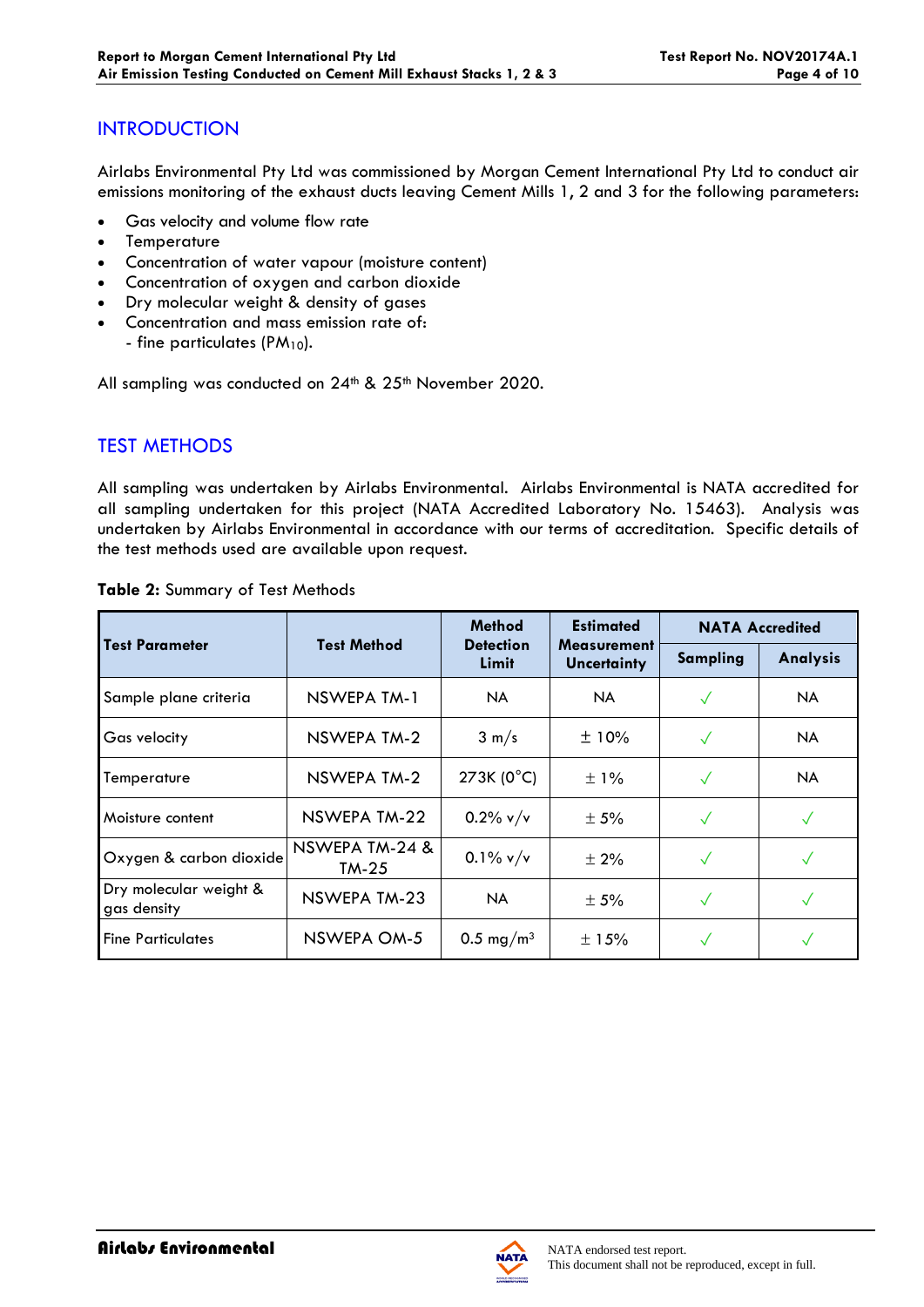## QUALITY STATEMENT

AirLabs Environmental is committed to providing the highest quality data to all our clients, as reflected in our ISO 17025 (NATA) accreditation. This requires strict adherence to and continuous improvement of all our processes and test work. Our goal is to exceed the QA/QC requirements as set by our clients and appropriate governmental entities and to ensure that all data generated is scientifically valid and defensible.

Airlabs Environmental is NATA accredited for all sampling undertaken for this project. Analysis was undertaken by the Airlabs Environmental in accordance with our terms of accreditation.

# SUITABILITY OF SAMPLING PLANE

The criteria for sampling planes as specified in AS4323.1-1995 'Stationary Source Emissions, Method 1: Selection of Sampling Provisions' states that, in the absence of cyclonic flow activity, ideal sampling plane conditions are found to exist at the positions given in Table 3 below:

| <b>Type of flow disturbance</b>                          | Minimum distance upstream<br>from disturbance, diameters<br>(D) | Minimum distance<br>downstream from<br>disturbance, diameters<br>(D) |
|----------------------------------------------------------|-----------------------------------------------------------------|----------------------------------------------------------------------|
| Bend, connection, junction,<br>direction change          | >2D                                                             | >6D                                                                  |
| Louvre, butterfly damper<br>(partially closed or closed) | >3D                                                             | >6D                                                                  |
| Axial fan                                                | >3D                                                             | >8D (see Note)                                                       |
| Centrifugal fan                                          | >3D                                                             | >6D                                                                  |

#### **Table 3:** Criteria for the Selection of Sampling Planes

**NOTE:** The plane should be selected as far as practicable from a fan. Flow straighteners may be required to ensure the position chosen meets the check criteria listed in Items (a) to (f) below.

Section 4.1 of AS 4323.1-1995 (Ideal Sampling Positions) states that the location of the sampling plane shall be such that it meets the following criteria:

- (a) The gas flow is basically in the same direction at all points along each sampling traverse.
- (b) The gas velocity at all sampling points is greater than  $3 \text{ m/s}$ .
- (c) The gas flow profile at the sampling plane shall be steady, evenly distributed and not have a cyclonic component which exceeds an angle of 15° to the duct axis, when measured near the periphery of a circular sampling plane.
- (d) The temperature difference between adjacent points of the survey along each sampling traverse is less than 10% of the absolute temperature, and the temperature at any point differs by less than 10% from the mean.
- (e) The ratio of the highest to lowest pitot pressure difference shall not exceed 9:1 and the ratio of highest to lowest gas velocities shall not exceed 3:1. For isokinetic testing with the use of impingers, the gas velocity ratio across the sampling plane should not exceed 1.6:1.
- (f) The gas temperature at the sampling plane should preferably be above the dewpoint.

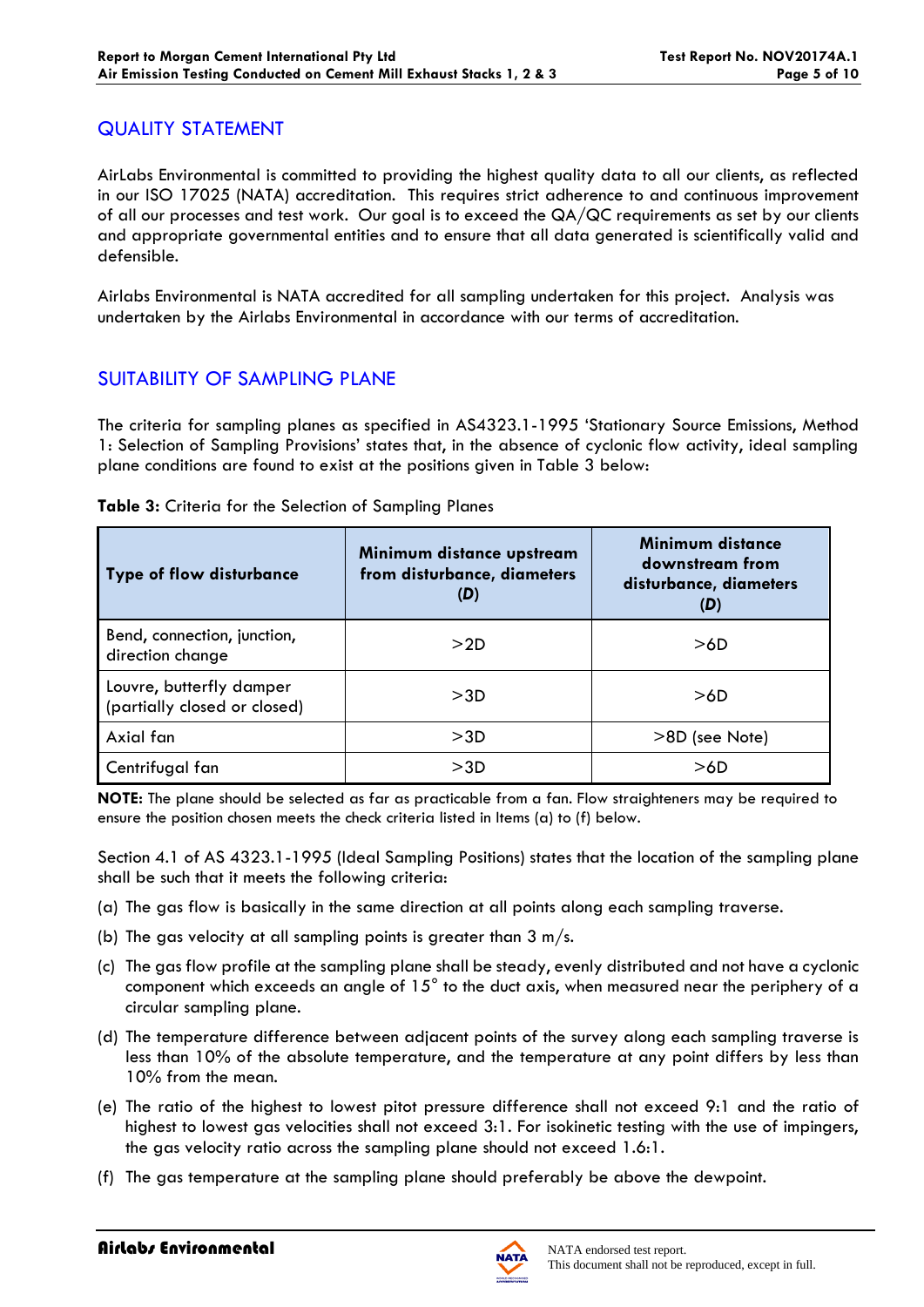## SUITABILITY OF SAMPLING PLANE Continued

When the criteria in Table 3 cannot be met, a greater number of sampling points is used in order to retain as much accuracy as is practicable, as outlined in Section 4.2 of AS 4323.1-1995 (Non-Ideal Sampling Positions). The sampling plane details and required number of sampling points for Cement Mills 1, 2 and 3 are given in Tables 4, 5 and 6 below:

**Table 4:** Sampling Plane Details for the Cement Mill 1 Exhaust Duct **Figure 1:** Cement Mill 1 Exhaust Duct

| <b>Parameter</b>                              |                          |
|-----------------------------------------------|--------------------------|
| Stack Shape                                   | Circular                 |
| Actual Stack Internal Diameter (m)            | 0.850                    |
| Direction of Air Flow                         | Vertical                 |
| Type of Disturbance, Upstream                 | Bend                     |
| <b>Distance from Upstream Disturbance</b>     | 4 D (< 6D)               |
| Type of Disturbance, Downstream               | <b>Butterfly damper</b>  |
| Distance to Downstream Disturbance            | 1 D (< 3 D)              |
| Compliance with AS 4323.1, Ideal Conditions   | No                       |
| Standard No. of Sampling Points per Traverse  | 6                        |
| <b>Number of Traverses</b>                    | $\overline{2}$           |
| <b>Correction Factor</b>                      | 1.265                    |
| Corrected No. of Sampling Points per Traverse | 8                        |
| Total No. of Sampling Points                  | 16                       |
| <b>Stratified</b>                             | No                       |
| Cyclonic                                      | No ( $\leq 15^{\circ}$ ) |
| <b>Velocity Difference</b>                    | 1.2:1 $($ 1.6:1)         |
| Absolute Temperature Difference (K)           | < 10%                    |
| Minimum Velocity at any Sample Point (m/s)    | $>$ 3                    |



**Table 5:** Sampling Plane Details for the Cement Mill 2 Exhaust Duct **Figure 2:** Cement Mill 2 Exhaust Duct

| Parameter                                     |                          |  |  |  |
|-----------------------------------------------|--------------------------|--|--|--|
| <b>Stack Shape</b>                            | Circular                 |  |  |  |
| Actual Stack Internal Diameter (m)            | 0.850                    |  |  |  |
| Direction of Air Flow                         | Vertical                 |  |  |  |
| Type of Disturbance, Upstream                 | Bend                     |  |  |  |
| <b>Distance from Upstream Disturbance</b>     | 4 D (< 6D)               |  |  |  |
| Type of Disturbance, Downstream               | <b>Butterfly damper</b>  |  |  |  |
| Distance to Downstream Disturbance            | 1 D (< 3 D)              |  |  |  |
| Compliance with AS 4323.1, Ideal Conditions   | No.                      |  |  |  |
| Standard No. of Sampling Points per Traverse  | 6                        |  |  |  |
| <b>Number of Traverses</b>                    | 2                        |  |  |  |
| <b>Correction Factor</b>                      | 1.265                    |  |  |  |
| Corrected No. of Sampling Points per Traverse | 8                        |  |  |  |
| <b>Total No. of Sampling Points</b>           | 16                       |  |  |  |
| <b>Stratified</b>                             | No                       |  |  |  |
| Cyclonic                                      | No ( $\leq 15^{\circ}$ ) |  |  |  |
| <b>Velocity Difference</b>                    | 1.3:1 $(< 1.6:1)$        |  |  |  |
| Absolute Temperature Difference (K)           | < 10%                    |  |  |  |
| Minimum Velocity at any Sample Point (m/s)    | $>$ 3                    |  |  |  |



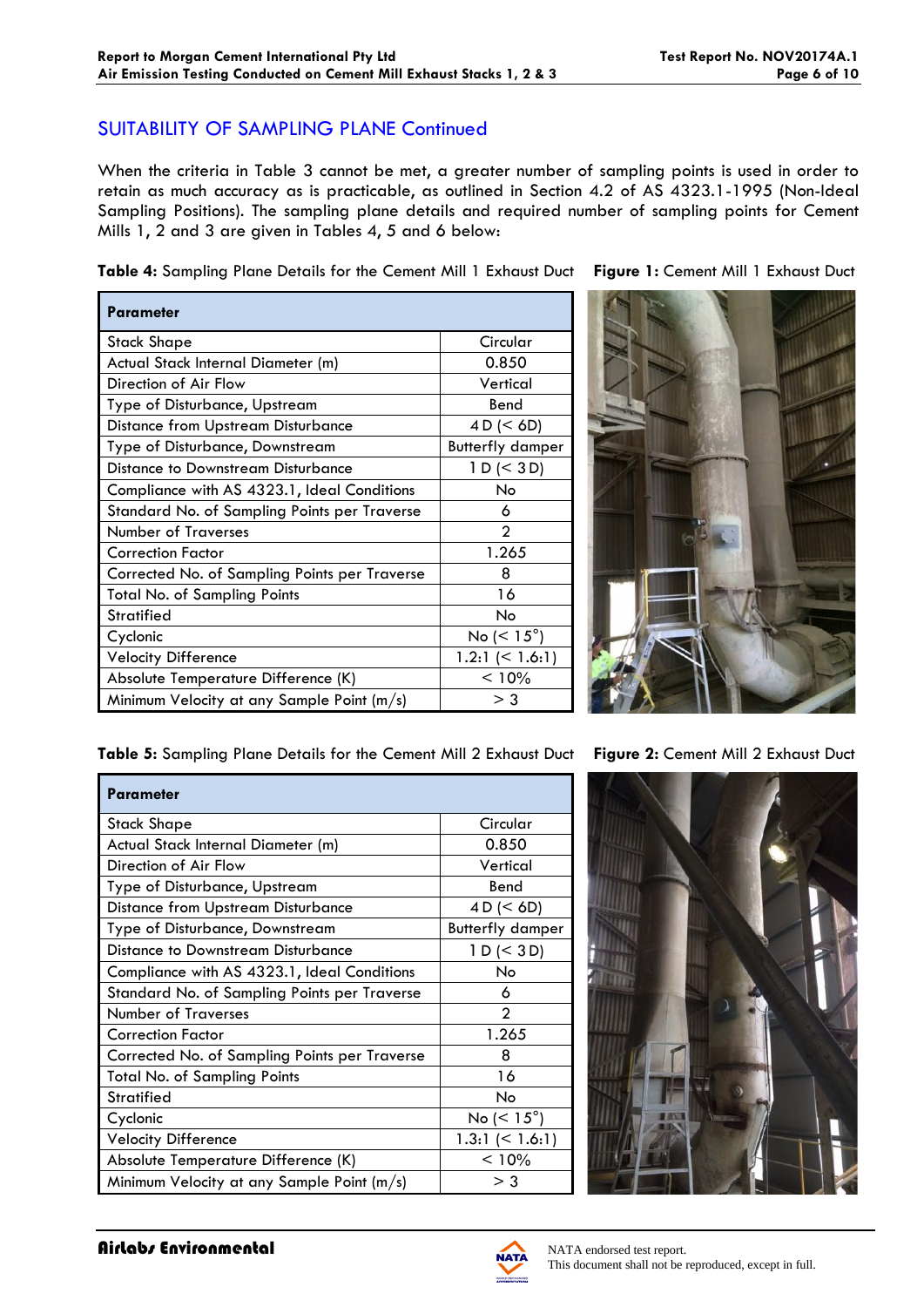# SUITABILITY OF SAMPLING PLANE Continued

**Table 6:** Sampling Plane Details for the Cement Mill 3 Exhaust Duct **Figure 3:** Cement Mill 3 Exhaust Duct

| <b>Parameter</b>                              |                       |
|-----------------------------------------------|-----------------------|
| Stack Shape                                   | Rectangular           |
| Actual Duct Internal Diameter (m)             | $1.77 * 0.800$        |
| Direction of Discharge to Air                 | Horizontal            |
| Type of Disturbance, Upstream                 | Centrifugal Fan       |
| <b>Distance from Upstream Disturbance</b>     | 3.4 D (< 6 D)         |
| Type of Disturbance, Downstream               | Duct Exit             |
| Distance to Downstream Disturbance            | 4.9 D ( $>$ 2 D)      |
| Compliance with AS 4323.1, Ideal Conditions   | No                    |
| Standard No. of Sampling Points per Traverse  | 2                     |
| <b>Number of Traverses</b>                    | 3                     |
| <b>Correction Factor</b>                      | 1.15                  |
| Corrected No. of Sampling Points per Traverse | 3                     |
| <b>Total No. of Sampling Points</b>           | 9                     |
| <b>Stratified</b>                             | <b>No</b>             |
| Cyclonic                                      | No ( $< 15^{\circ}$ ) |
| <b>Velocity Difference</b>                    | $1.1:1 \leq 1.6:1$    |
| Absolute Temperature Difference (K)           | < 10%                 |
| Minimum Velocity at any Sample Point (m/s)    | $>$ 3                 |



# **DEFINITIONS**

| 'NSWEPA'            | New South Wales Environment Protection Authority.                                   |
|---------------------|-------------------------------------------------------------------------------------|
| 'USEPA'             | United States Environmental Protection Agency.                                      |
| 'NA'                | Not applicable.                                                                     |
| 'Am <sup>3</sup> '  | Actual gas volume at stack conditions.                                              |
| 'STP'               | Standard temperature and pressure (0°C and 101.3 kPa).                              |
| $\frac{10}{6}$ v/v' | Percent, volumetric basis.                                                          |
| 'm <sup>3</sup>     | Normalised gas volume in dry cubic metres at STP.                                   |
| 'mg/m <sup>3'</sup> | Milligrams (10 <sup>-3</sup> grams) of substance per dry cubic meter of gas at STP. |
| 'g/sec'             | Grams of substance discharged per second.                                           |
|                     |                                                                                     |

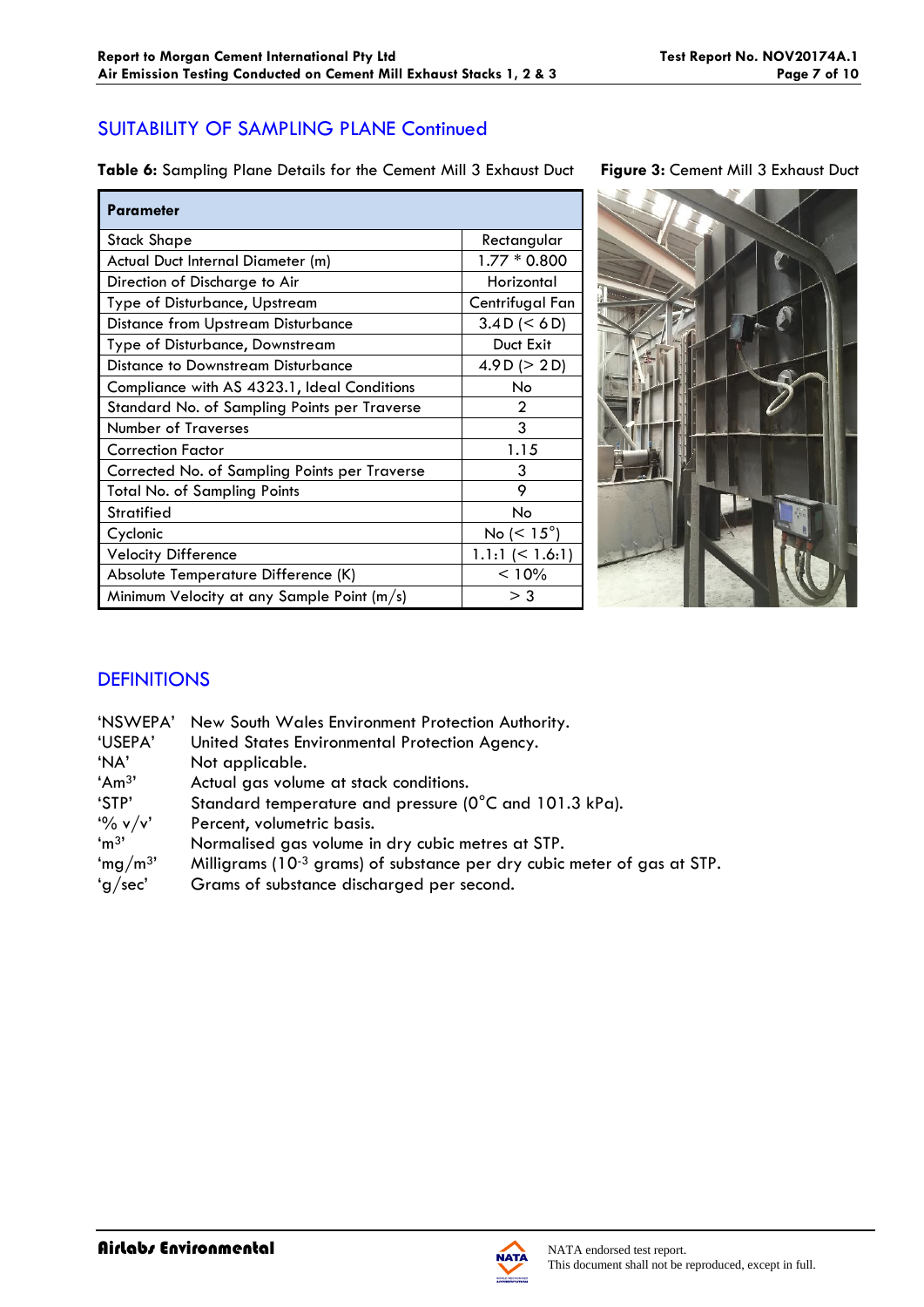## **RESULTS**

| Company                  | Morgan Cement International Pty Ltd         |
|--------------------------|---------------------------------------------|
| <b>Site</b>              | Foreshore Rd, Port Kembla                   |
| <b>Date of Test</b>      | $25th$ November 2020                        |
| <b>Source Tested</b>     | Cement Mill 1 Exhaust Duct - EPA ID No.4    |
| <b>Sampling Period</b>   | $12:43 - 13:43$                             |
| <b>Testing Officers</b>  | I Brash                                     |
| <b>Sampling Position</b> | Two 110 mm flanges in a circular metal duct |

**Table 7:** Sampling Conditions for the Cement Mill 1 Exhaust Duct

| <b>Sampling Conditions</b>                    |                      |
|-----------------------------------------------|----------------------|
| Duct dimensions at sampling plane (m)         | 0.850                |
| Average gas temperature (K)                   | 341 (68 $\degree$ C) |
| Average gas velocity $(m/s)$                  | 13.9                 |
| Actual gas flow rate $(Am3/sec)$              | 7.87                 |
| Average moisture content $(\%v/v)$            | 0.99                 |
| Average gas flow rate at STP, dry $(m^3/sec)$ | 6 24                 |

**Table 8:** Test Results for Cement Mill 1 Exhaust Duct

| I Parameter                   | <b>Concentration</b><br>(mg/m <sup>3</sup> ) | <b>Emission Rate</b><br>(g/sec) |
|-------------------------------|----------------------------------------------|---------------------------------|
| Fine particulates $(PM_{10})$ | 2.0                                          | 0.012                           |

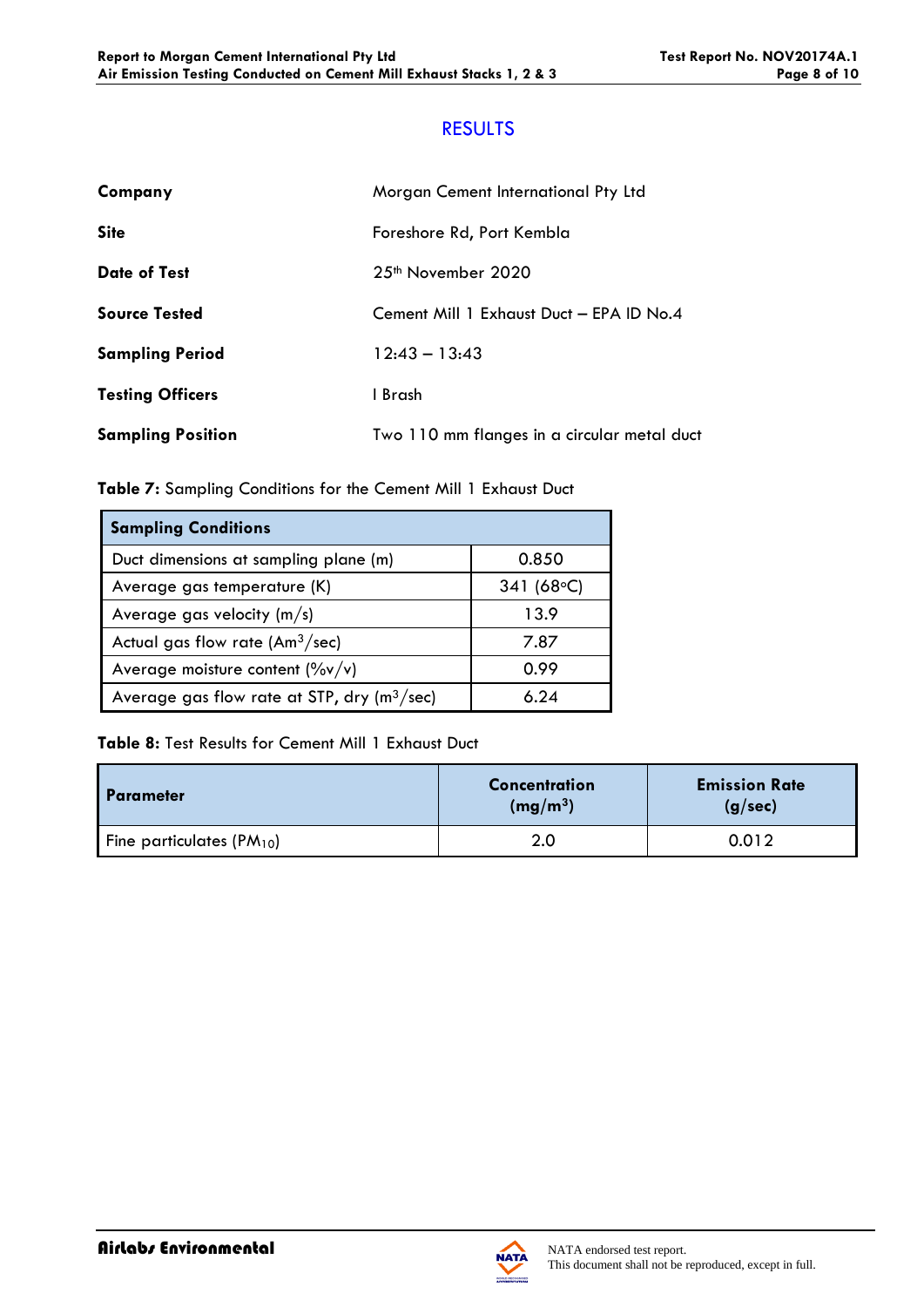# RESULTS Continued

| Company                  | Morgan Cement International Pty Ltd         |  |
|--------------------------|---------------------------------------------|--|
| <b>Site</b>              | Foreshore Rd, Port Kembla                   |  |
| <b>Date of Test</b>      | $25th$ November 2020                        |  |
| <b>Source Tested</b>     | Cement Mill 2 Exhaust Duct - EPA ID No.2    |  |
| <b>Sampling Period</b>   | $08:47 - 09:47$                             |  |
| <b>Testing Officers</b>  | 1 Brash                                     |  |
| <b>Sampling Position</b> | Two 110 mm flanges in a circular metal duct |  |

**Table 9:** Sampling Conditions for the Cement Mill 2 Exhaust Duct

| <b>Sampling Conditions</b>                    |                |  |
|-----------------------------------------------|----------------|--|
| Duct dimensions at sampling plane (m)         | 0.850          |  |
| Average gas temperature (K)                   | 336 (63 $°C$ ) |  |
| Average gas velocity $(m/s)$                  | 13.1           |  |
| Actual gas flow rate $(Am3/sec)$              | 7.43           |  |
| Average moisture content $(\%v/v)$            | 1.16           |  |
| Average gas flow rate at STP, dry $(m^3/sec)$ | 5.97           |  |

**Table 10:** Test Results for the Cement Mill 2 Exhaust Duct

| I Parameter              | <b>Concentration</b><br>(mg/m <sup>3</sup> ) | <b>Emission Rate</b><br>(g/sec) |
|--------------------------|----------------------------------------------|---------------------------------|
| Fine particulates (PM10) |                                              | 0.013                           |